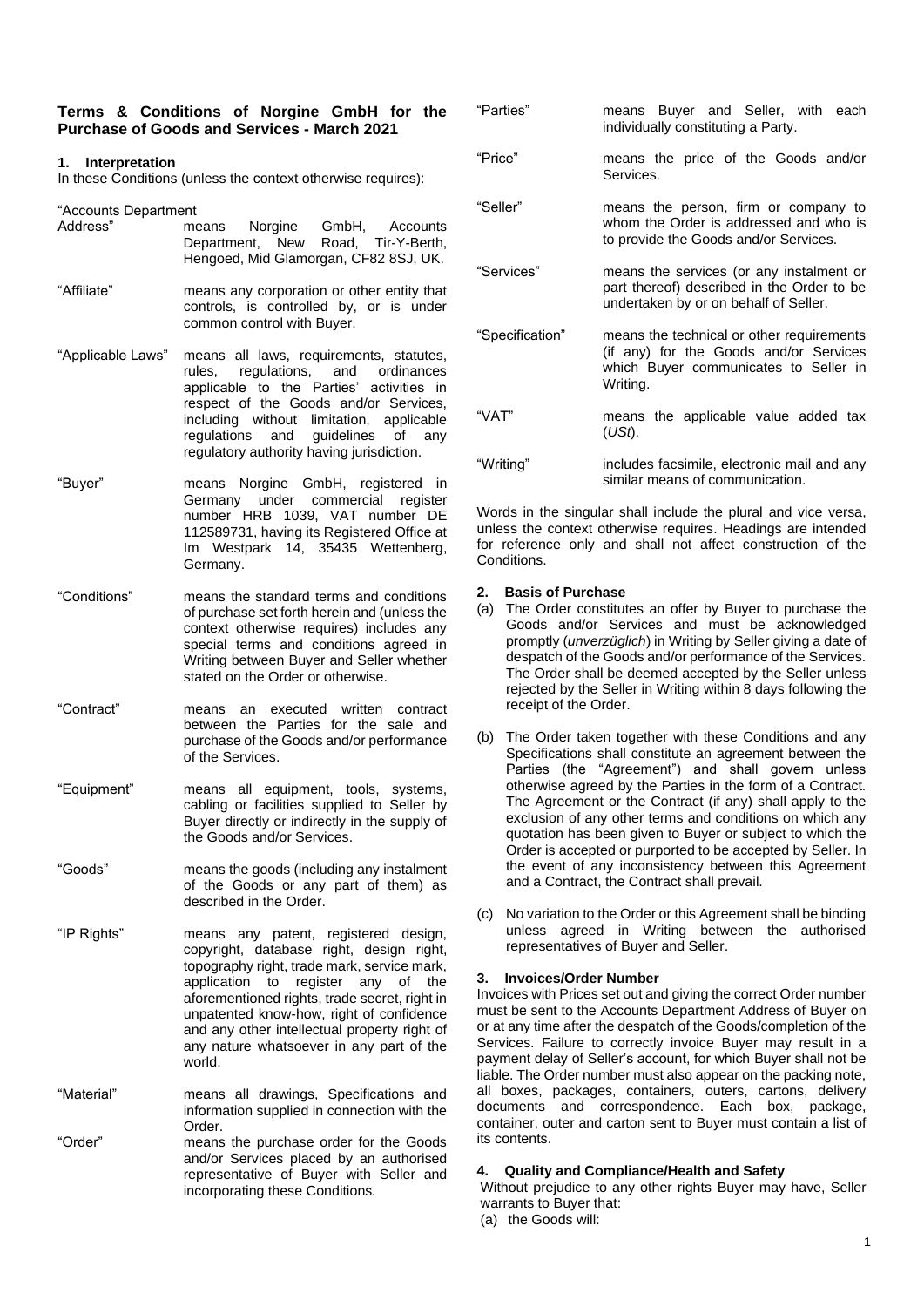- (i) meet in all respects the requirements and conform as to quantity, quality and description with the particulars specified in the Specifications, Order or Contract or as agreed by the Parties in Writing and comply with all Applicable Laws;
- (ii) be fit and sufficient for the purpose for which such Goods are ordinarily used and shall be accompanied by adequate information to ensure that when put to use the Goods will be safe and without risk to health;
- (iii) not infringe any copyright, design or other IP Rights and/or Utilisation Rights (as defined in Condition 11 (e)) of a third party;
- (iv) be free from defects and of sound materials and workmanship;
- (v) be tested, designed and constructed so as to be safe and without risk to the health and safety of persons using the same;
- (vi) if the purpose for which the Goods are required is indicated in the Order or in Writing by the Parties, either expressly or by implication, be fit for that purpose; and
- (b) the Services will:
	- (i) be performed by appropriately qualified and trained personnel with all due care and diligence and to the highest standard of quality prevailing in the Seller's industry at the time of performance and in accordance with Applicable Laws; and
	- (ii) conform to the Specification and all requirements agreed between the Parties.

The provisions of this Condition 4 shall survive any performance, acceptance or payment pursuant to this Agreement and shall extend to any substituted or remedial Goods or Services provided by Seller.

# **5. Progress and Inspection Testing**

- (a) Buyer may at reasonable times inspect the progress of the Services being performed and/or test the Goods during manufacture, processing and storage, and Seller shall at its own cost provide or shall procure the provision of all facilities as may reasonably be required by Buyer for this purpose. Any testing of the Goods shall not imply acceptance of the Goods by Buyer.
- (b) If as a result of any inspection or test under Condition 5(a) Buyer or its representative is of the reasonable opinion that the Goods and/or Services do not comply with this Agreement or are unlikely on completion of manufacture or processing or performance so to comply, Buyer may inform Seller accordingly and Seller shall promptly take such reasonable steps as may be necessary to ensure such compliance.

# **6. Delivery**

- (a) The Goods shall be delivered and the Services performed by Seller at the address and at the time or within the period and in the manner specified in the Order or in Writing by the Parties and time of delivery of the Goods and/or performance of the Services shall be of the essence of this Agreement.
- (b) Delivery shall take place during Buyer's usual business hours and Seller shall supply Buyer, in reasonable time, with any instructions or other information required to enable Buyer to accept delivery of the Goods and/or allow Seller to perform the Services.
- (c) If Seller does not perform after a reminder (*Mahnung*) by Buyer, Seller shall be in default by law (*Verzug*) and Buyer may exercise its statutory rights. In particular, if the Goods are not delivered or the Services not performed at the time or within the period specified as critical in the Order or in Writing by the Parties, or if Seller definitely refuses to perform or if particular reasons constitute immediate default, Seller shall be in default and Buyer shall be entitled to dissolve or terminate (*zurücktreten*) this Agreement without any further notice of default (*Nachfristsetzung*) being required, without liability to Seller and without prejudice to any claim for damages or other legal or contractual remedy, including any late delivery penalty specified in the Order or in Writing by the Parties.
- (d) The Goods shall be transported and off-loaded at the sole risk and expense of Seller and shall remain at Seller's risk until accepted by Buyer in accordance with the Order and this Agreement.
- (e) If the Goods are incorrectly delivered Seller will be responsible for any additional expense incurred in delivering them to their correct destination and acceptance of the Goods will not take place until they are delivered to their correct destination as specified in the Order or the Contract (if any).
- (f) The Goods shall be properly packed, marked, secured and delivered in such a manner so that they arrive at their destination in good condition under normal conditions of transport having regard to the nature of the Goods and the other circumstances of the case and in compliance with Applicable Laws.
- (g) Unless otherwise agreed between the Parties in Writing the Goods are not to be delivered or the Services performed in instalments but where the Parties have agreed that delivery of the Goods and/or performance of the Services shall be in instalments, the Agreement shall be treated as a single agreement, and not a severable agreement.
- (h) Unless otherwise agreed between the Parties in Writing before delivery, Buyer shall have no obligation to pay for or return to Seller any packaging or packaging materials for the Goods, whether or not any Goods are accepted by Buyer and whether or not re-usable.
- All Goods shall be transported by the method specified in the Order or in Writing by the Parties or, if no method is specified, by the most expeditious method consistent with ensuring the Goods reach their destination in an undamaged condition.

# **7. Hazardous Goods**

Seller will promptly inform Buyer in Writing of any dangers and special instructions relating to the handling, storage, safe use, transportation or disposal of hazardous goods (including any new information concerning these matters which from time to time becomes available).

# **8. Goods with Limited Shelf Life**

For Goods or components of Goods whose shelf life is limited, Seller shall provide Buyer with the following:

- (a) Storage instructions required for the preservation of the Goods;
- (b) Time span of use, from the date of manufacture;
- (c) Date of expiration which shall appear clearly and indelibly on the packaging of the Goods.

The Seller shall only deliver Goods whose residual shelf time is at least equal to 80% of the total shelf life of the Goods.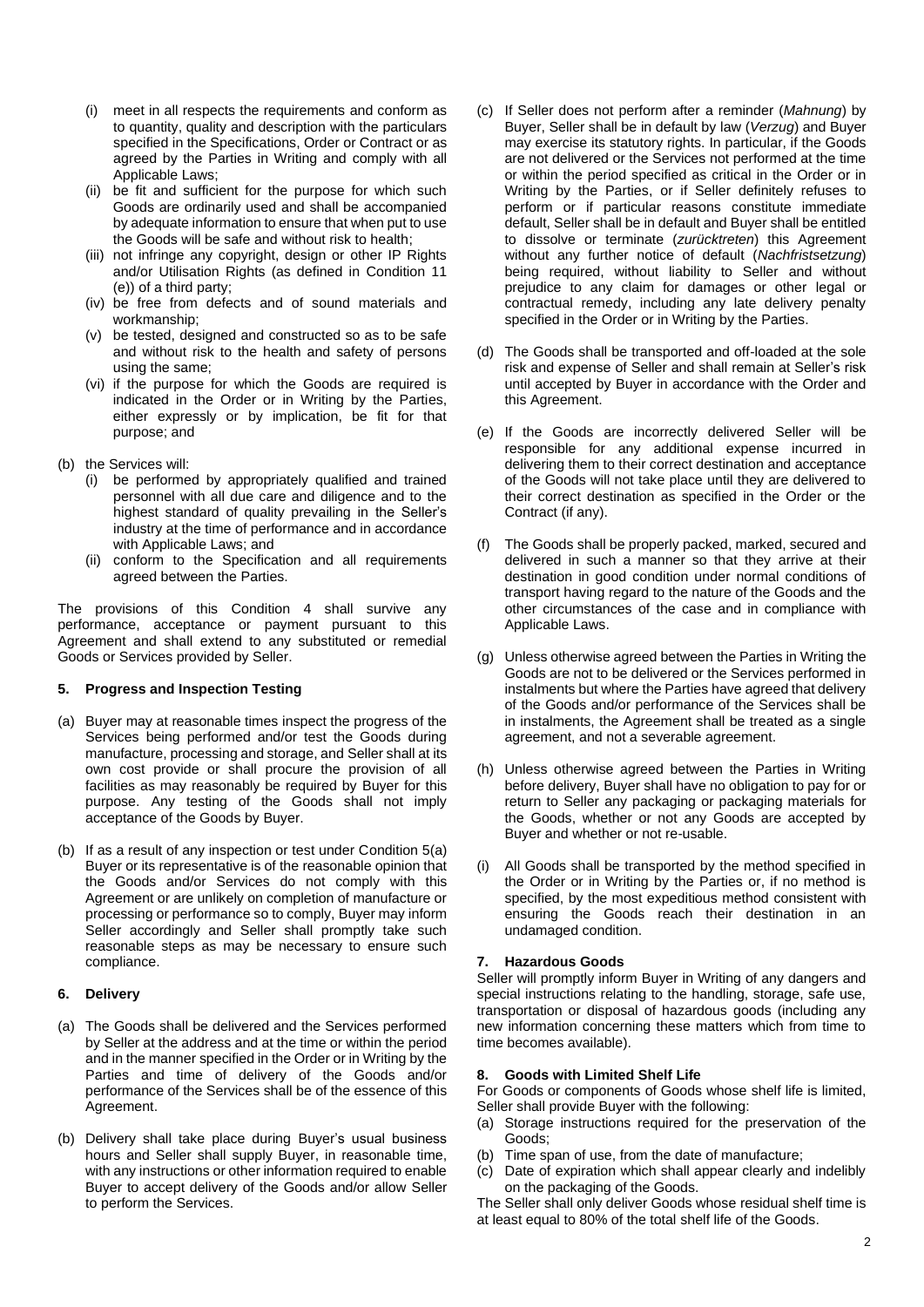# **9. Performance of the Services**

- (a) The Services will be performed in accordance with the Order and this Agreement, including without limitation any acceptance criteria or tests, provision of certificates, programme of installation or performance standard that may be agreed between the Parties in Writing.
- (b) Where Seller is to provide the Services at Buyer's site, Buyer will ensure that Seller has reasonable access to the site as may be necessary for Seller to perform the Services in accordance with the Order and the Agreement.

(c) While performing Services at Buyer's site, Seller must:

- (i) take reasonable care to ensure that the performance of the Services does not interfere with the business of Buyer, its employees or any other consultant or contractor employed on the site;
- (ii) comply with all Applicable Laws;
- (iii) comply with any policies and procedures required by Buyer and issued to Seller prior to the performance of the Services;
- (iv) ensure that the Services are performed during Buyer's usual business hours, unless otherwise agreed in Writing by Buyer; and
- (v) leave the site in a clean and tidy condition at the end of each day and on completion of the Services.

#### **10. Storage/Destruction**

If for any reason Buyer is unable to accept delivery of the Goods at the time when the Goods are due and ready for delivery Seller shall, if its storage facilities permit, store and safeguard the Goods and take all reasonable steps to prevent their deterioration until they are actually delivered and Buyer shall be liable to Seller for the reasonable costs (including insurance) relating thereto. Seller may not dispose or otherwise destroy the stored Goods without giving reasonable advance notice in Writing to Buyer.

## **11. Confidentiality/Buyer's Material and Equipment**

- (a) The Order and this Agreement is confidential between Buyer and Seller, and Seller agrees that no confidential information connected therewith shall be published or disclosed to any third party without Buyer's consent in Writing. This Condition 11 shall survive termination of this Agreement, however arising.
- (b) Seller shall keep in strict confidence all Material and all technical or commercial know-how, Specifications, inventions, or processes of a confidential nature which have been disclosed to Seller by Buyer, its Affiliates and its and their employees, agents or sub-contractors and any other confidential information concerning Buyer's business. Seller shall restrict disclosure of such confidential material to its employees, agents or sub-contractors who need to know the same for the purpose of discharging Seller's obligations to Buyer, and shall ensure that all such employees, agents or sub-contractors are subject to obligations of confidentiality corresponding to those of Seller.
- (c) All Material, Equipment and other data supplied by Buyer to Seller or purchased by Seller on behalf of Buyer shall, at all times be and remain as between Buyer and Seller, the exclusive property of Buyer, and be marked as such by Seller, but shall be properly insured, kept securely and maintained by Seller in good condition until delivered to Buyer, and shall not be disposed of or used other than in

accordance with Buyer's instructions or authorisation in Writing. Seller shall indemnify Buyer against all loss thereof or damage thereto while in Seller's possession or control. In the case of Equipment purchased by Seller on behalf of Buyer, Seller shall assign or transfer to Buyer any warranties received from the relevant manufacturer or supplier.

- (d) Where the Goods and/or Services are designed, created or otherwise developed by or for Seller pursuant to the Order and this Agreement, then all IP Rights in the Goods and/or Services throughout the world shall belong to Buyer absolutely. Seller hereby assigns to Buyer with full title guarantee and free from all third party rights, all such IP Rights to Buyer with the intent that upon the making or creation of the Goods and/or Services the IP rights shall automatically vest in Buyer. Where the transfer of IP Rights is not possible under the applicable laws Seller hereby grants to Buyer royalty free, sublicencable, transferable, unlimited, worldwide utilisation rights (*Nutzungs-und Verwertungsrecht*) relating to such IP Rights (the "Utilisation Rights").
- (e) Seller shall promptly at Buyer's request, do or procure to be done all such further acts and things and the execution of all such documents as Buyer may from time to time require for the purposes of securing for Buyer the full benefit of this Agreement, including all rights, title and interest in and to the IP and Utilisation Rights and all other rights assigned to Buyer.
- (f) Seller irrevocably undertakes that neither it nor any other person will assert against Buyer or any third party any moral rights in or relating to the IP and Utilisation Rights and warrants that all such moral rights are irrevocably waived and extinguished.

#### **12. Risk and Property**

The Goods shall remain at the risk of Seller until delivery to Buyer is complete (including off-loading and stacking), when risk and ownership of the Goods shall pass to Buyer.

#### **13. Rejection/Remedies**

- (a) Without prejudice to any of its rights, Buyer may by notice in Writing to Seller reject any or all of the Goods and/or Services if Seller fails to comply with any of its obligations under this Agreement.
- (b) Buyer shall not be deemed to have accepted any Goods and/or Services or any part hereof until Buyer has had a reasonable time to inspect them following delivery and/or performance, or if later, within a reasonable time after any latent defect in the Goods and/or Services has become apparent.
- (c) Buyer shall when giving notice of rejection specify the reason for such rejection, and Seller shall within eight (8) days following receipt of notice of rejection remove any rejected Goods at Seller's risk and expense.
- (d) In the case of rejected Goods or Services Seller shall, at Buyer's option, without prejudice to any claim of Buyer against Seller for damages sustained in connection with the Seller's breach of this Agreement and Buyer's right to suspend any payment obligation it may have under this Agreement:
	- i) replace rejected Goods with Goods conforming in all respects with the terms of this Agreement; and/or
	- re-perform the defective Services;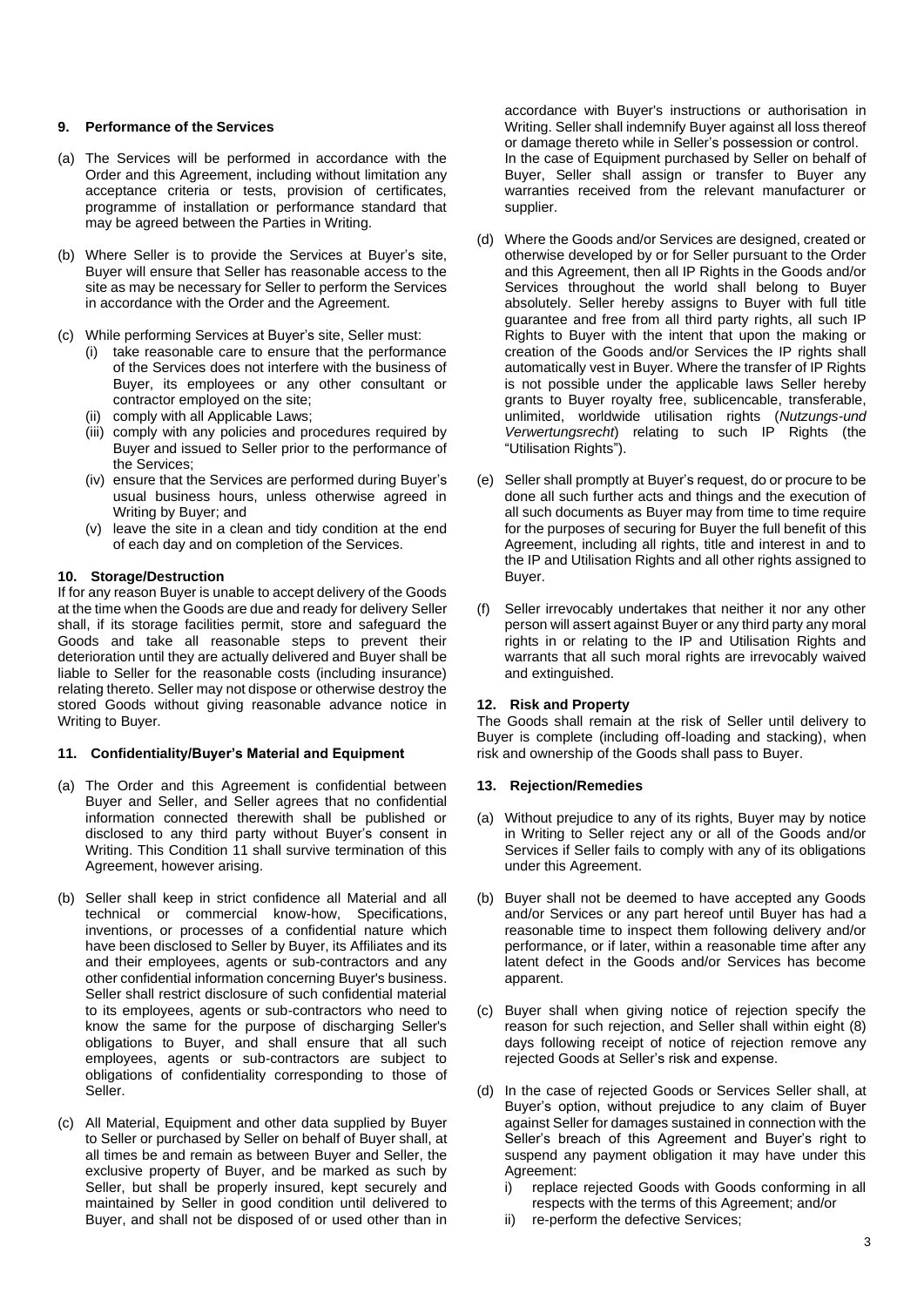- iii) treat the Agreement as discharged by Seller's breach and require the repayment of any part of the Price of the Goods and/or Services paid; and
- iv) reimburse Buyer for all freight and handling costs reasonably incurred by Buyer and/or for which it may be liable in respect of such Goods and/or Services.
- (e) If the Goods are not promptly removed by Seller, Buyer may return the Goods at Seller's expense and risk.

# **14. Warranty**

Without prejudice to any other remedies of Buyer, Seller shall as soon as reasonably practicable, upon the written request of Buyer and at the cost of Seller:

- (a) replace or (at Buyer's option) repair all Goods which are or become defective where such defect occurs under proper usage and is due to faulty design, or inadequate or faulty materials or workmanship, Seller's erroneous instructions as to use, erroneous data or any breach by Seller of any provision of this Agreement. Repairs and replacements shall themselves be subject to the foregoing obligations after repair or replacement;
- (b) re-perform any Services found to have been performed defectively.

#### **15. Price and Payment of Goods and Services**

- (a) The Price of the Goods and/or the Services shall be as stated in the Order or the Contract (if any) and, unless otherwise agreed between the Parties in Writing, shall be exclusive of any VAT.
- (b) Seller shall pay all charges for packaging, packing, shipping, carriage, insurance and delivery of the Goods to Buyer and any import taxes or duties or other duties, taxes, imports or levies (other than VAT) in respect of the Goods and/or Services.
- (c) No increase in the Price may be made (whether on account of increased material, labour or transport costs, fluctuation in rates of exchange or otherwise) without the prior consent of Buyer in Writing.
- (d) If no Price is stated in the Order or in the Contract, the Price shall be i) the price last quoted to Buyer in Writing, or ii) the price last paid by Buyer to the Seller for the Goods and/or Services, or iii) the prevailing market price, whichever is the lowest.
- (e) Once the Goods and/or Services have been delivered in accordance with Condition 6, Seller shall send a correct invoice for the Goods and/or Services in accordance with Condition 3, and Buyer shall unless otherwise agreed in Writing pay such invoice 40 days from the date of invoice.
- (f) With respect to Services, Seller shall submit with the invoice, without limitation, a reasonable description of the Services performed and a list of any direct expenses incurred in the provision of the Services, together with supporting documentation. Reasonable direct expenses in relation to the Services will be reimbursed, subject to Buyer's prior approval in Writing.
- (g) Buyer, upon reasonable notice to Seller, shall have the right, either itself or through a third party, to conduct an audit of Seller's accounts with respect to invoices rendered. Buyer shall use reasonable endeavours to ensure that any such audit is conducted in a manner designed to minimise inconvenience to Seller.
- (h) Buyer shall be entitled to any discount for prompt payment, bulk purchase or volume of purchase customarily granted by Seller, whether or not shown on its own terms and conditions of sale.
- (i) Without prejudice to any other right or remedy it may have, Buyer reserves the right to set off any amount owing at any

time to it by Seller against any amount payable by Buyer to Seller under this Agreement or the Contract, if any.

(j) Payment of the Price of the Goods and/or the Services does not imply a waiver of any other right Buyer may have against Seller under this Agreement or any Contract.

## **16. Seller's Obligations**

Seller shall immediately inform Buyer in Writing if at any time Seller becomes aware (whether prior to or after delivery) of the Goods and/or performance of the Services of: (a) any defect or failure of the Goods and/or Services or any other similar goods and/or similar services; or (b) any unsuitability for any purpose identified in Writing for which the Goods and/or Services or any other similar goods and/or services were supplied and/or performed by Seller.

## **17. Assignment and Sub-Contracting**

Seller shall not assign, transfer, charge or sub-contract the manufacture and production of the Goods and/or the performance of the Services to another party, in whole or in part, without the prior consent of Buyer in Writing. No sub-contracting by Seller shall in any way relieve Seller of any of its responsibilities under the Order or this Agreement. Buyer may at any time assign or transfer all or any of its rights or obligations under this Agreement to an Affiliate.

## **18. Indemnity and Insurance**

- (a) Seller shall indemnify and hold Buyer harmless against all actions, suits, claims, demands, costs, proceedings, charges, damages, losses and expenses suffered or incurred by Buyer, including without limitation reasonable legal fees and expenses, due to, arising from or in connection with:
	- (i) any negligent or wilful acts or omissions of Seller, its servants, agents or contractors in supplying, delivering and/or installing the Goods and/or in the performance of the Services;
	- (ii) the breach of any provision of this Agreement or Contract (if any) by Seller;
	- (iii) the breach of any warranty given by Seller in relation to the Goods and/or the Services;
	- (iv) any defect in the workmanship, materials or design of the Goods or their packaging;
	- (v) any infringement or alleged infringement of any patent, copyright, registered design, design right, trade mark, trade name or other IP Rights for or relating to the Goods and/or Services unless such infringement has occurred directly as a result of any Specification supplied by Buyer; and
	- (vi) an incorrect description of the Goods and/or Services by Seller.
- (b) Seller shall effect with a reputable insurance company a policy or policies of insurance covering all matters which are the subject of indemnities under this Agreement and shall at the request of Buyer produce the relevant policy or policies together with receipts or other evidence of payments of the latest premium due thereunder.

#### **19. Force Majeure**

"Force Majeure" means in relation to either Party, a circumstance beyond the reasonable control of that Party (the "Claimant") including, without limitation, strikes and other industrial disputes (excluding strikes or labour disputes between any Claimant and its employees), PROVIDED ALWAYS that the Claimant i) notifies the other Party as soon as reasonably practicable of the Force Majeure event and ii) exerts its best efforts to eliminate, cure or overcome any such circumstances and to resume performance of its obligations in a timely manner. If such failure or delay continues for a period in excess of four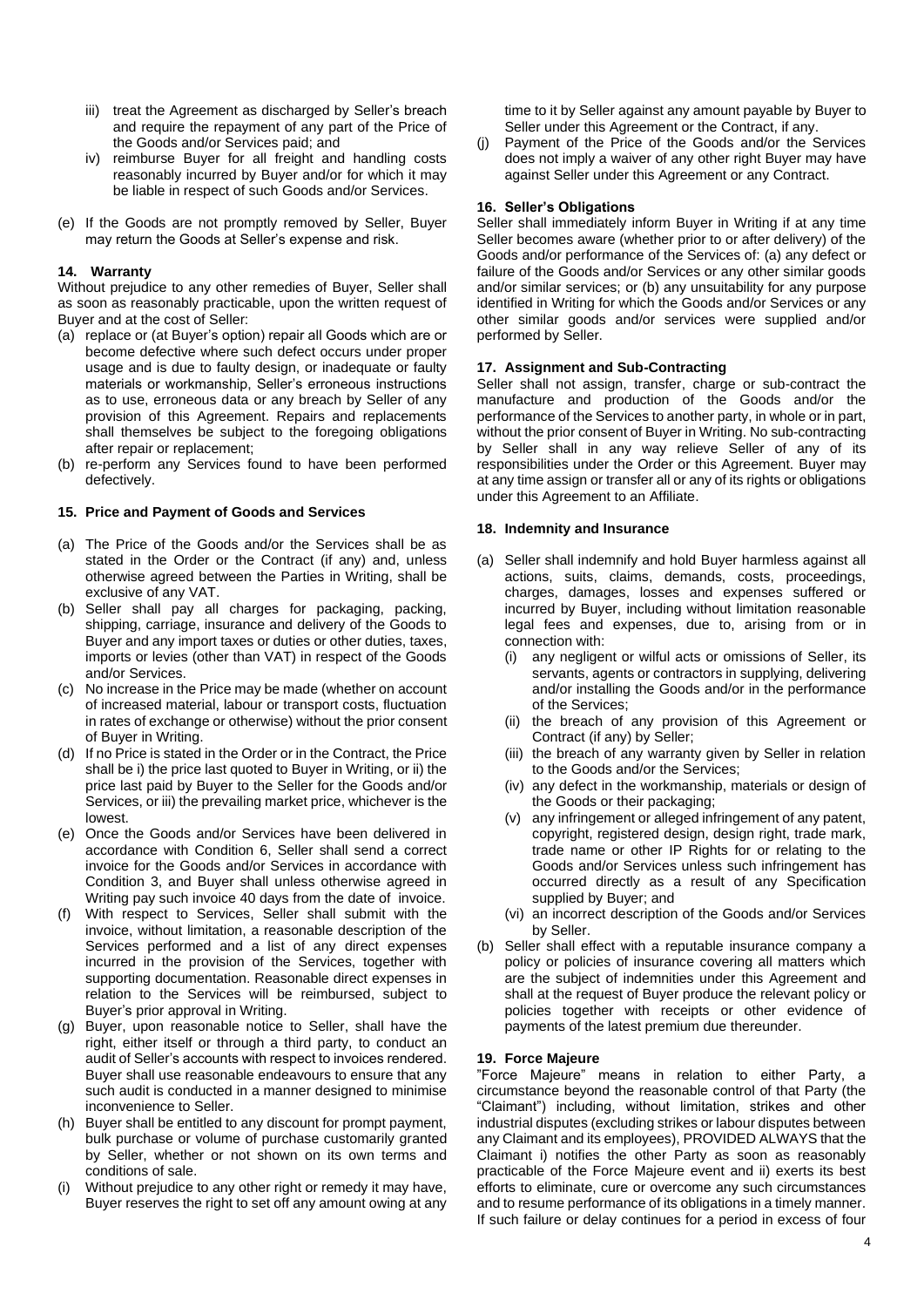(4) weeks, the Claimant shall be in default and the other Party may dissolve or terminate this Agreement and any Contract forthwith without liability by giving notice in Writing to the Claimant. During such four week period, the Claimant shall not be deemed to be in breach of the Agreement or otherwise liable to other Party for any delay in performance or any nonperformance of any obligations under this Agreement to the extent the delay or non-performance is due to Force Majeure.

#### **20. Notices**

Any notice given or made under or in connection with this Agreement shall be in Writing and shall be deemed to have been duly given or made and deemed received as follows:

- (a) if correctly sent by recorded delivery post to the Party concerned at its address specified on the Order or such other address as that Party may from time to time notify in Writing, such notice shall be deemed received three (3) working days after such posting;
- (b) if delivered personally, such notice shall be deemed received on the date of the personal delivery; and
- (c) if sent by facsimile or electronic transmission with confirmed receipt, with a follow-up notice of the same sent within two (2) working days either in accordance with (a) or (b) above, such notice shall be deemed received when despatched.

## **21. Termination and Insolvency**

- (a) Buyer shall be entitled to dissolve or terminate this Agreement without liability to Seller forthwith upon notice in Writing to Seller:
	- (i) if Seller enters into a suspension of payment (*Zahlungseinstellung*), becomes bankrupt (*insolvent*), compounds with its creditors, has distress or execution levied upon its property (which has not been remedied within 15 days after receipt of a notice from Buyer in Writing), is wound up, goes into liquidation (except for the purposes of a *bona fide* reconstruction), has a receiver, administrative receiver, or administrator appointed of the whole or any part of its assets, or shall suffer the appointment of any similar person under Applicable Laws; or
	- (ii) if Seller ceases or threatens to cease to carry on business; or
	- (iii) if Seller is in material breach of its obligations under this Agreement and fails to remedy the breach (if capable of remedy) within 15 days after receipt of a notice from Buyer in Writing specifying the breach; or
	- (iv) there is a change of control of Seller.
- (b) Buyer may cancel any Order or part thereof by notice to Seller in Writing at any time prior to delivery as specified in the Order or in Writing between the Parties (*Widerrufsrecht*). Any other right of the Buyer to dissolve or terminate the Contract remains unaffected. In the event that Buyer exercises its rights of cancellation , its sole liability to Seller shall be to pay for the cost to Seller (not exceeding the Price) of the work reasonably carried out by Seller or, in relation to the Goods at the date of cancellation, any liability reasonably incurred by Seller to a third party at the date of termination in relation to the manufacture and supply of the Goods. Written evidence of all such costs must be provided.
- (c) The exercise of any rights granted to Buyer hereunder shall not prejudice or affect any right of action or remedy which may have already accrued or may accrue thereafter to Buyer or the continuation of any provision expressly stated to survive, or implicitly surviving, termination.
- (d) On termination or dissolution of this Agreement or the Contract for any reason Seller shall immediately deliver to Buyer:
- (i) all Equipment and documents relating thereto and all Material and all copies of information and data provided by Buyer to Seller for the purposes of this Agreement or the Contract. Seller shall certify to Buyer that it has not retained any copies of Material or other information or data, except for one copy which Seller may use for audit purposes only and subject to the confidentiality obligations in Condition 11; and
- (ii) all Specifications, programs (including source codes) and other documentation comprised in any deliverables supplied under this Agreement or the Contract and existing at the date of such termination, whether or not then complete. All IP Rights in such materials shall automatically pass to Buyer (to the extent that they have not already done so by virtue of Condition 11 (d)).
- (e) If Seller fails to fulfil its obligations under Condition 21(d), then Buyer may enter Seller's premises and take possession of any such items which should have been returned. Until they have been returned or repossessed, Seller shall be solely responsible for their safe keeping.

# **22. General**

- (a) No waiver by Buyer of any breach of this Agreement by Seller shall be considered as a waiver of any subsequent breach of the same or any other provision. Rights under this Agreement are cumulative and do not exclude rights provided by Applicable Laws.
- (b) If any provision of this Agreement is held by any competent authority to be invalid or unenforceable in whole or in part, the validity of the other provisions of this Agreement and the remainder of the provisions in question shall not be affected thereby.
- (c) Seller shall not disclose or exploit in any publicity in any form this Agreement or Seller's relationship with Buyer without the prior permission in Writing of Buyer.
- (d) Nothing in this Agreement is intended to, or shall operate to, create a partnership between the Parties, or to authorise either Party to act as agent for the other, and neither Party shall have authority to act in the name or on behalf of or otherwise to bind the other in any way.
- (e) All notices and communications between the Parties shall be in English unless otherwise agreed in Writing by the Parties.
- (f) Seller shall and shall procure that persons associated with it and any agents or sub-contractors shall comply with all Applicable Laws and codes relating to anti-bribery, anticorruption and data protection ("Relevant Requirements"). Seller shall not do, or omit to do, any act that will cause or lead Buyer to be in breach of any of the Relevant Requirements. Breach of this clause shall be deemed a material breach under Condition 21 (a) (iii).
- (g) Supplier shall comply with all applicable anti-slavery and human trafficking laws, statutes, regulations and codes from time to time in force. Supplier shall maintain its own policies and procedures to ensure its compliance with such anti-slavery and human trafficking laws.
- (h) The Parties will comply with the provisions of the applicable EU and any other data protection laws including the General Data Protection Regulation (Regulation EU2016/679)

#### **23. Governing Law and Jurisdiction**

(a) This Agreement as well as any legal relations between Buyer and Seller are governed and construed by the law of The Federal Republic of Germany. The provisions of any international and supranational legal system, especially of the United Nations Convention on Contracts for the